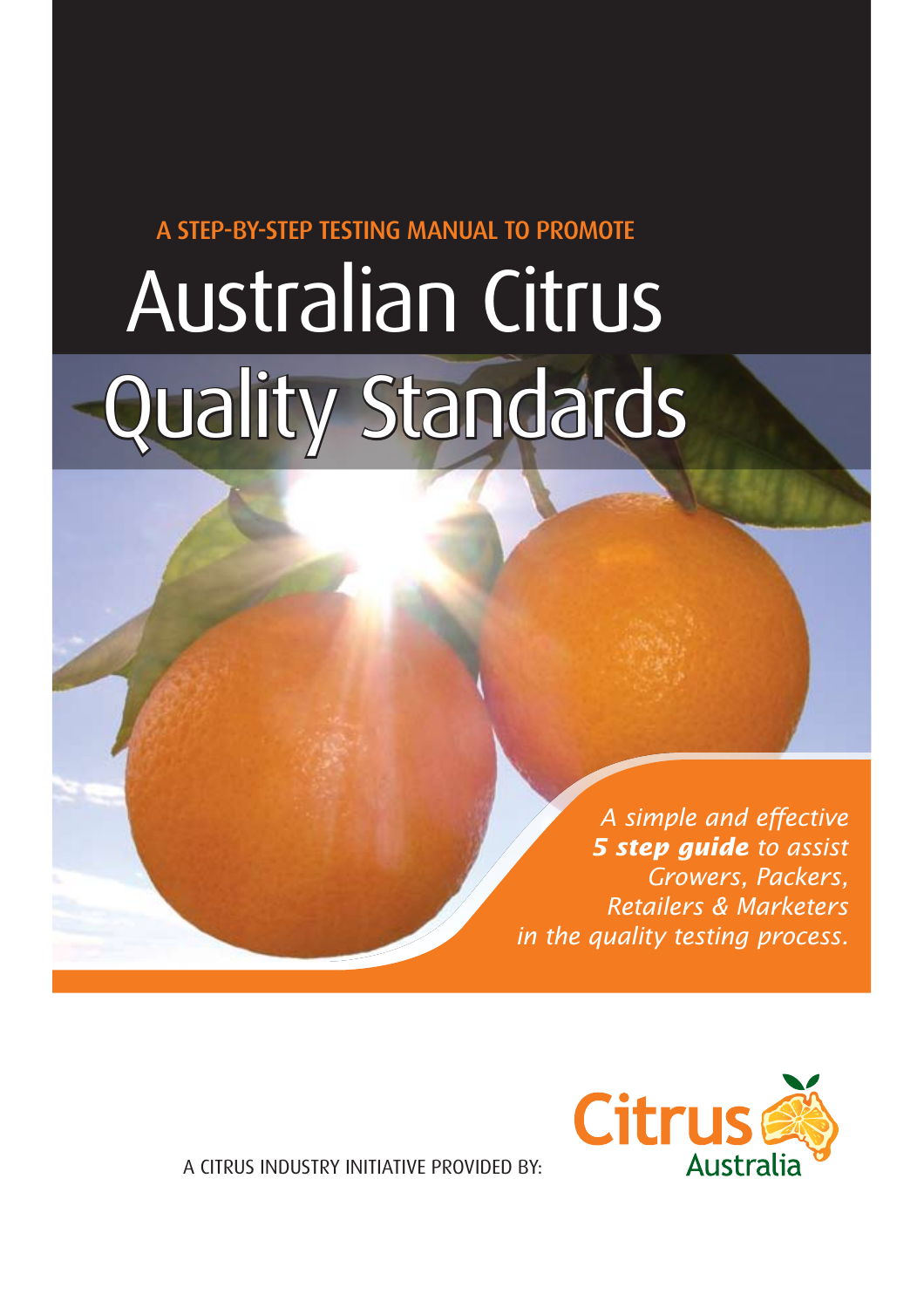AtCitrus Australia, we recognise quality is important and that is<br>following Manual.<br>Following Manual. why we have developed a simple set of standards outlined in the following Manual.

Called the Australian Citrus Quality Standards, they aim to assist growers, packers, marketers and retailers consistently deliver quality citrus that Australian consumers can enjoy with confidence.

There are three key factors that encourage consumers back to purchase more citrus fruit:

- > the level of juiciness
- > the level of sweetness
- > a good balance between sweetness and acid.

Following an analysis of consumer research, commercial standards and industry consultation and discussion, minimum standards for these three factors were unanimously agreed upon by the whole of industry.

The internal maturity of citrus differs between citrus types and varieties so there are different standards for each citrus type and where necessary variety. The Australian Citrus Quality Standards refer to the percentage of juice in a fruit, the amount of sugars (measured in degrees Brix) and the sugar to acid ratio.

At the end of the day, developing these standards has been about maintaining and expanding market share and reinvigorating consumer confidence in our fruit. By putting the consumer first we hope to create loyal and repeat customers of Australian citrus in every retail outlet in the country.

We all acknowledge that, in recent years, the competition for the consumers' dollar has intensified – by adopting these standards and delivering consistently good tasting fruit to the consumer we think we'll see more dollars in growers' pockets.

The Manual's easy to read instructions are backed up by support from the Citrus Australia office. We aim to assist you in keeping your valuable consumers happy and coming back for more.



Judith Damiani CEO, Citrus Australia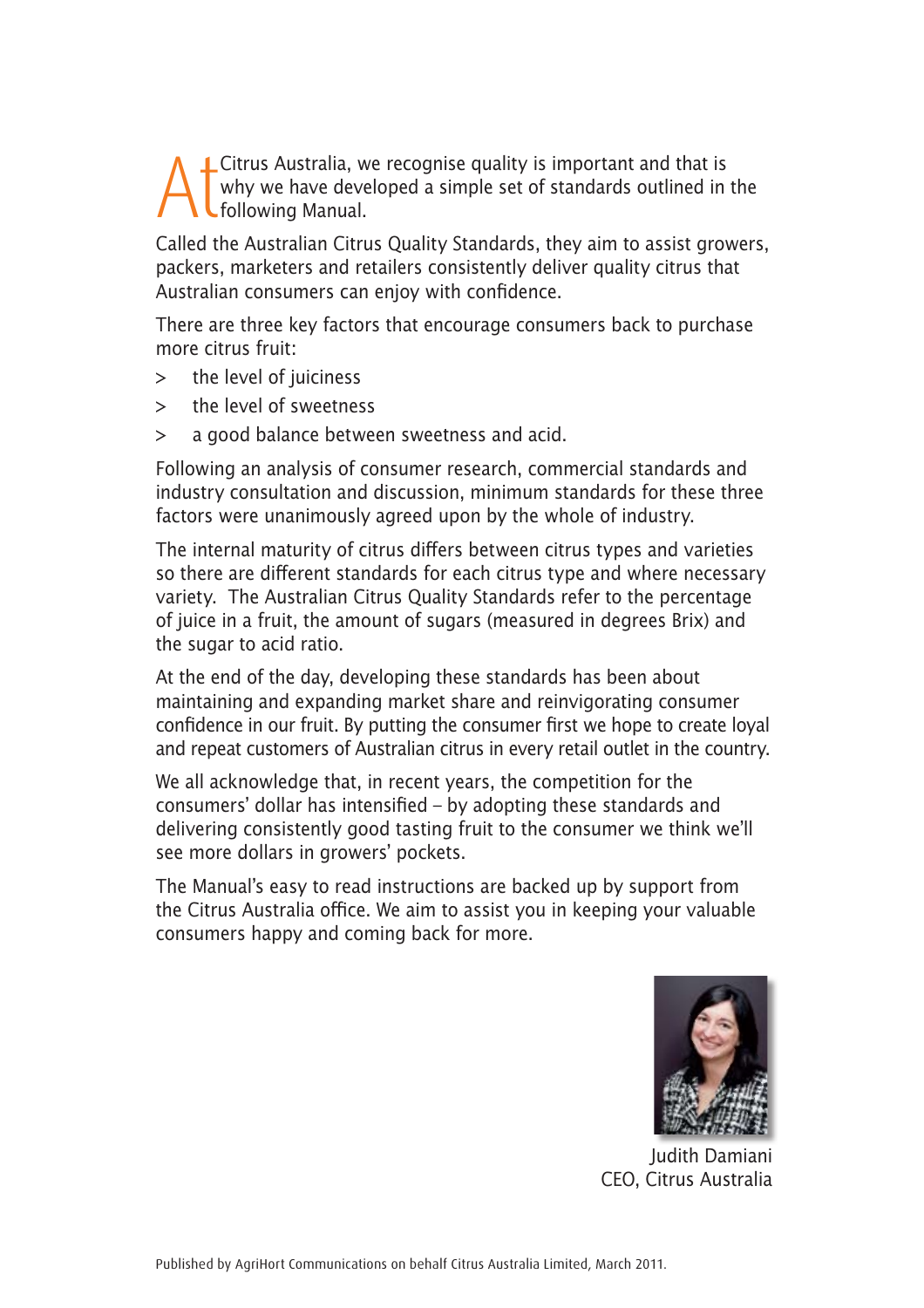# Table of Contents

| <b>Citrus Maturity Test Record Sheet</b>   | $\overline{\mathbf{4}}$ |
|--------------------------------------------|-------------------------|
| Equipment required                         | 5                       |
| <b>Citrus Quality Testing Instructions</b> | 6                       |
| Step 1 > Collect a sample                  | $\overline{ }$          |
| Step $2 >$ Measure the juice content       | 8                       |
| Step $3 >$ Measure the Brix <sup>o</sup>   | 9                       |
| Step $4 >$ Measure the acid content        | $10 - 11$               |
| Step $5 >$ Calculate the sugar: acid ratio | 11                      |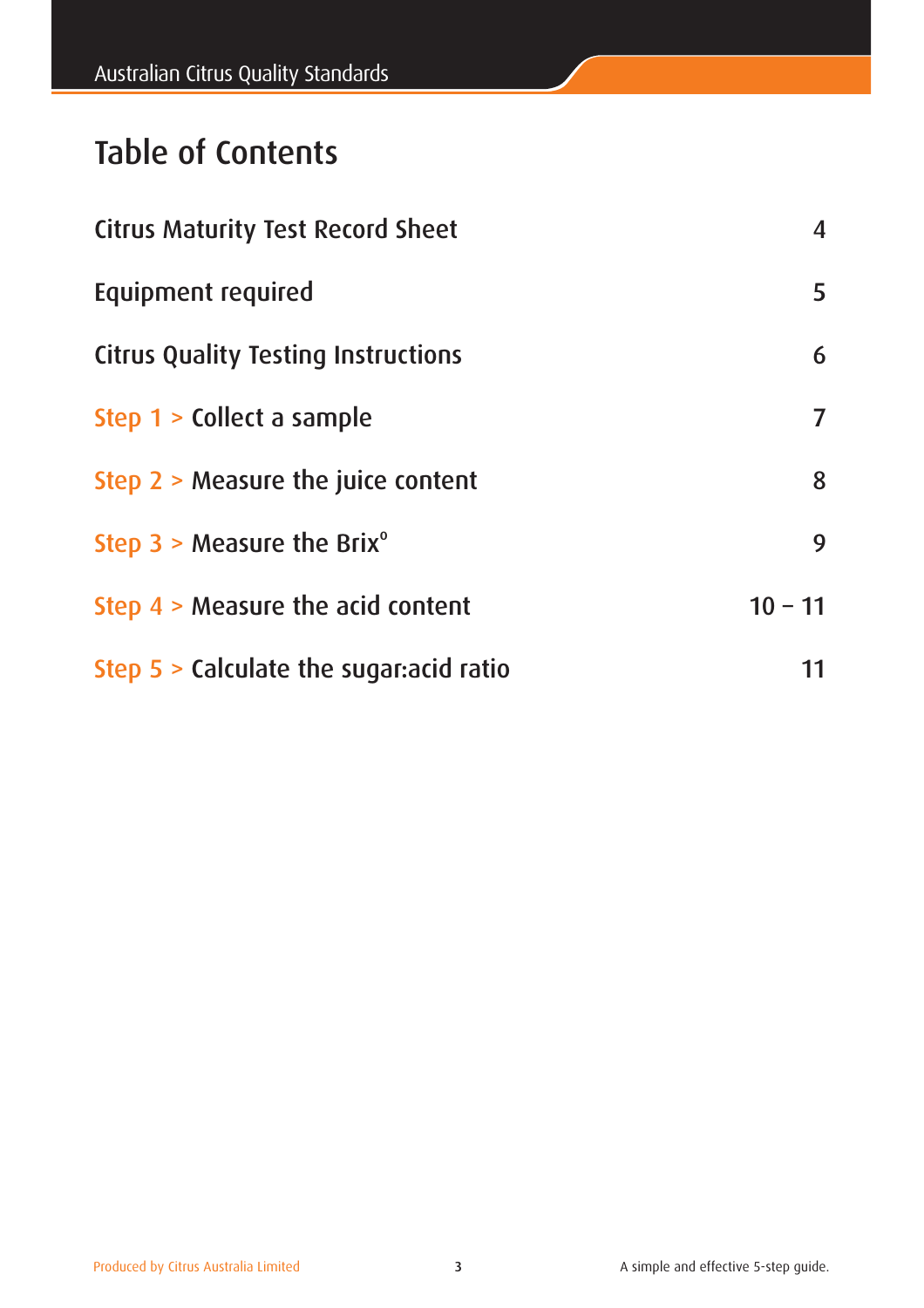# Citrus Maturity Test Record Sheet

#### PHOTOCOPY MASTER

NB: a COPY of this record sheet should be used EACH TIME a new citrus maturity test is conducted. (*A printable version of this sheet can also be found at www.citrusaustralia.com.au*)

| Date:                          |                  | QC:       |
|--------------------------------|------------------|-----------|
| Sample ID:                     |                  |           |
| Fruit weight                   | $\mathsf g$      |           |
| Juice weight                   | $\boldsymbol{g}$ |           |
| <b>NaOH</b>                    | mL               |           |
| Acid                           | $\%$             |           |
|                                |                  | Pass/Fail |
| Juice %                        |                  |           |
| <b>Brix</b> °                  |                  |           |
| Brix <sup>o</sup> : acid ratio |                  |           |
|                                |                  |           |
|                                |                  |           |
| Comments:                      |                  |           |
|                                |                  |           |
|                                |                  |           |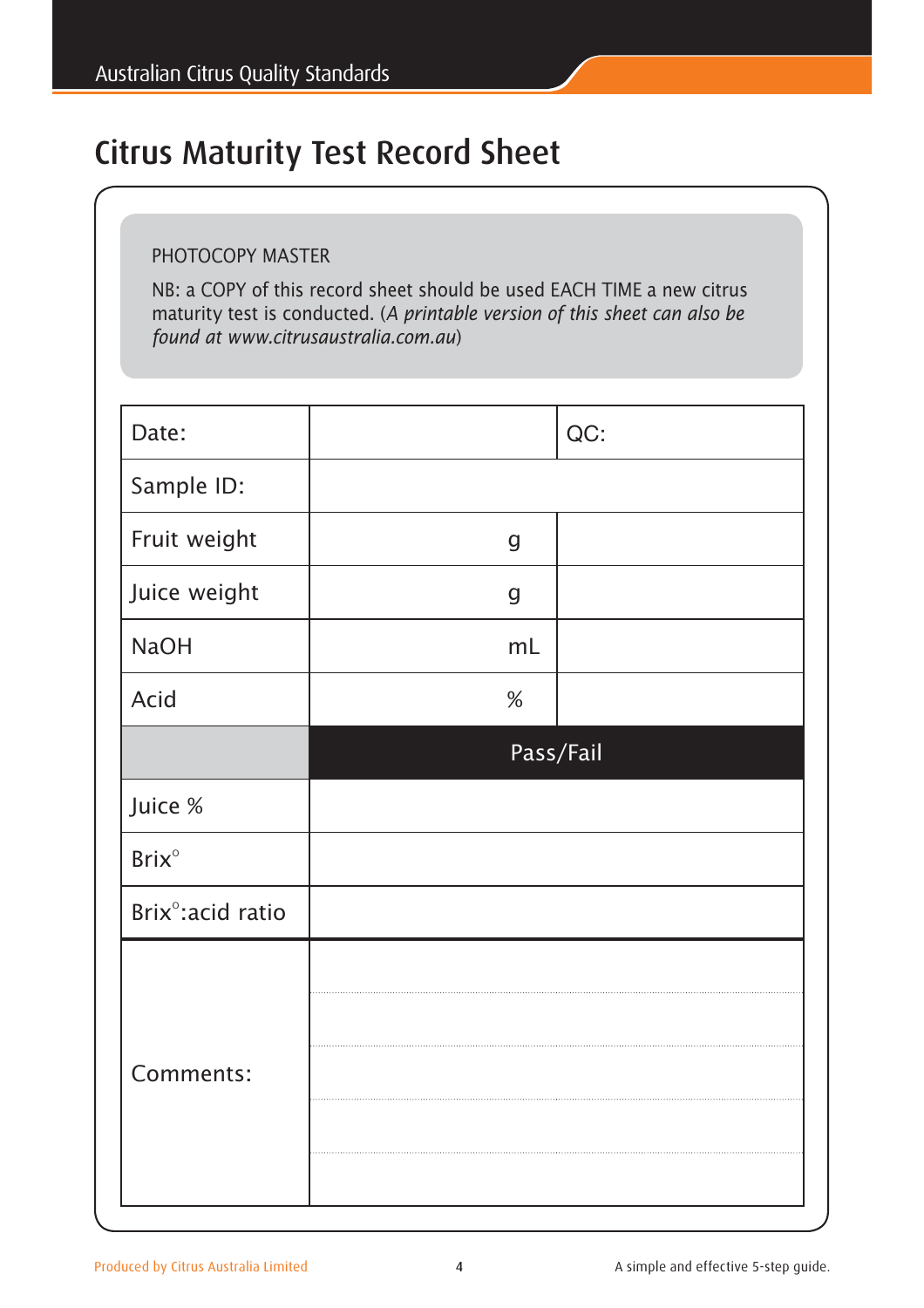# Equipment required

- 1. Good quality scales with 1g graduations, at least 3kg maximum
- 2. 1 to 2 litre jug or beaker
- 3. Fine sieve with 1-2mm mesh range
- 4. 0.1% sodium hydroxide (NaOH)
- 5. 1% phenolphthalein indicator
- 6. Fruit juicer (manual or electric ream only – no centrifugal, masticating or twin gear juicers)
- 7. 100mL conical flask or 100mL beaker
- 8. Refractometer (digital or hand-held – must be temperature compensated, with a  $0 - 32%$
- 9. 50mL burette (auto-fill burette pictured on page 10)
- 10. 10mL pipette and pump
- 11. Kitchen knife
- 12. 1 litre volumetric flask (*not pictured*)
- 13. Distilled water and squeeze bottle (*not pictured*)
- 14. Tissues (*not pictured*)

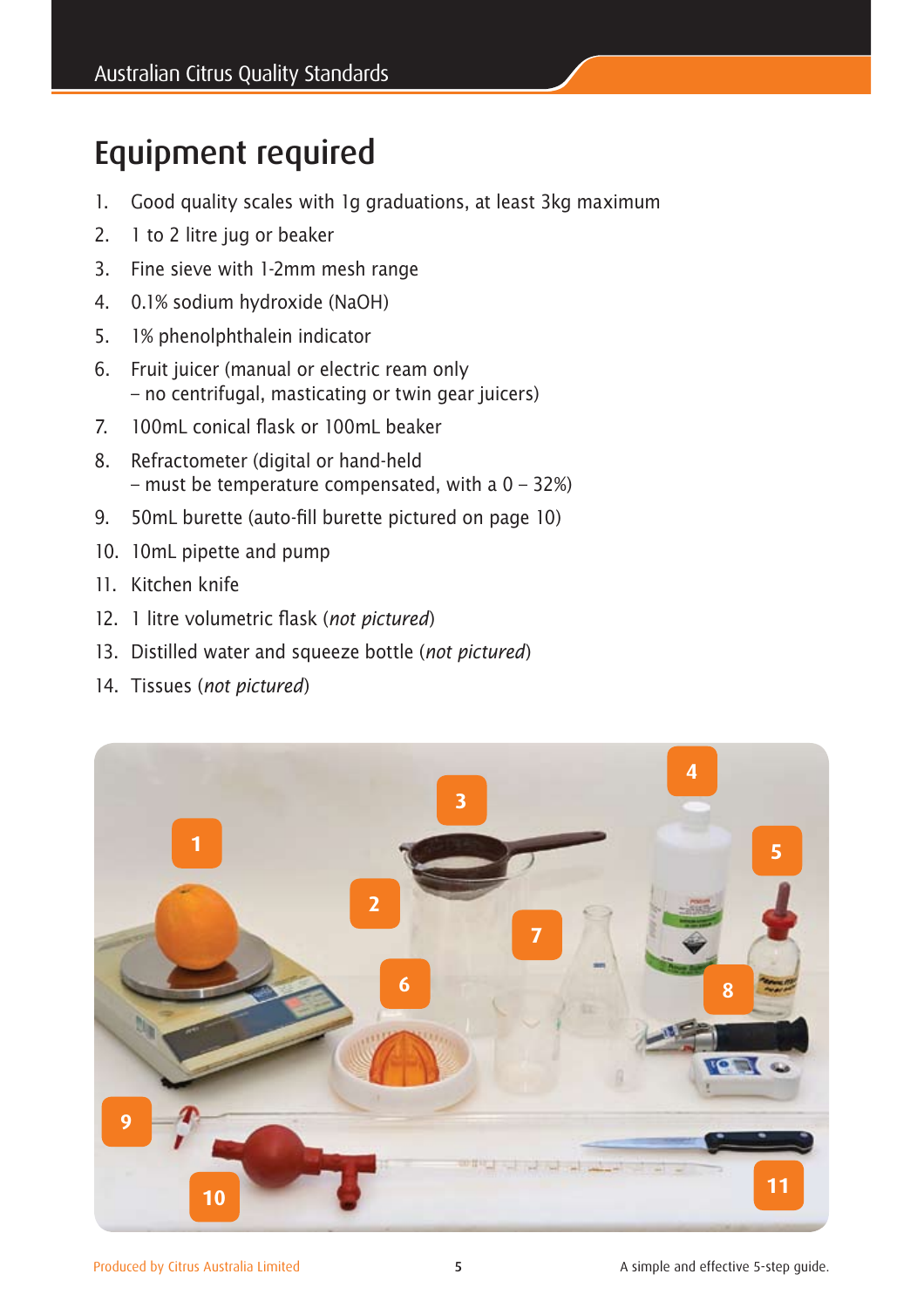# Citrus Quality Testing Instructions

You can decide if a batch of citrus is acceptable for eating by following these five easy steps:

|          | Step 1: Collect the sample which is to be tested from each orchard block or<br>market consignment.                                                        |
|----------|-----------------------------------------------------------------------------------------------------------------------------------------------------------|
|          | Step 2: Measure the juice content of the fruit.                                                                                                           |
|          | Step 3: Measure the sugar level (also known as the Brix <sup>o</sup> ) of the juice.                                                                      |
|          | Step 4: Measure the acid level of the juice.                                                                                                              |
|          | Step 5: Calculate the sugar-acid ratio by dividing the Brix $\degree$ by the acid.                                                                        |
| Finally: | Compare your test results with the Industry Standards. If any one<br>of the Standards is not met, the fruit are not suitable for picking or<br>marketing. |

The following pages explain in detail each of the five steps.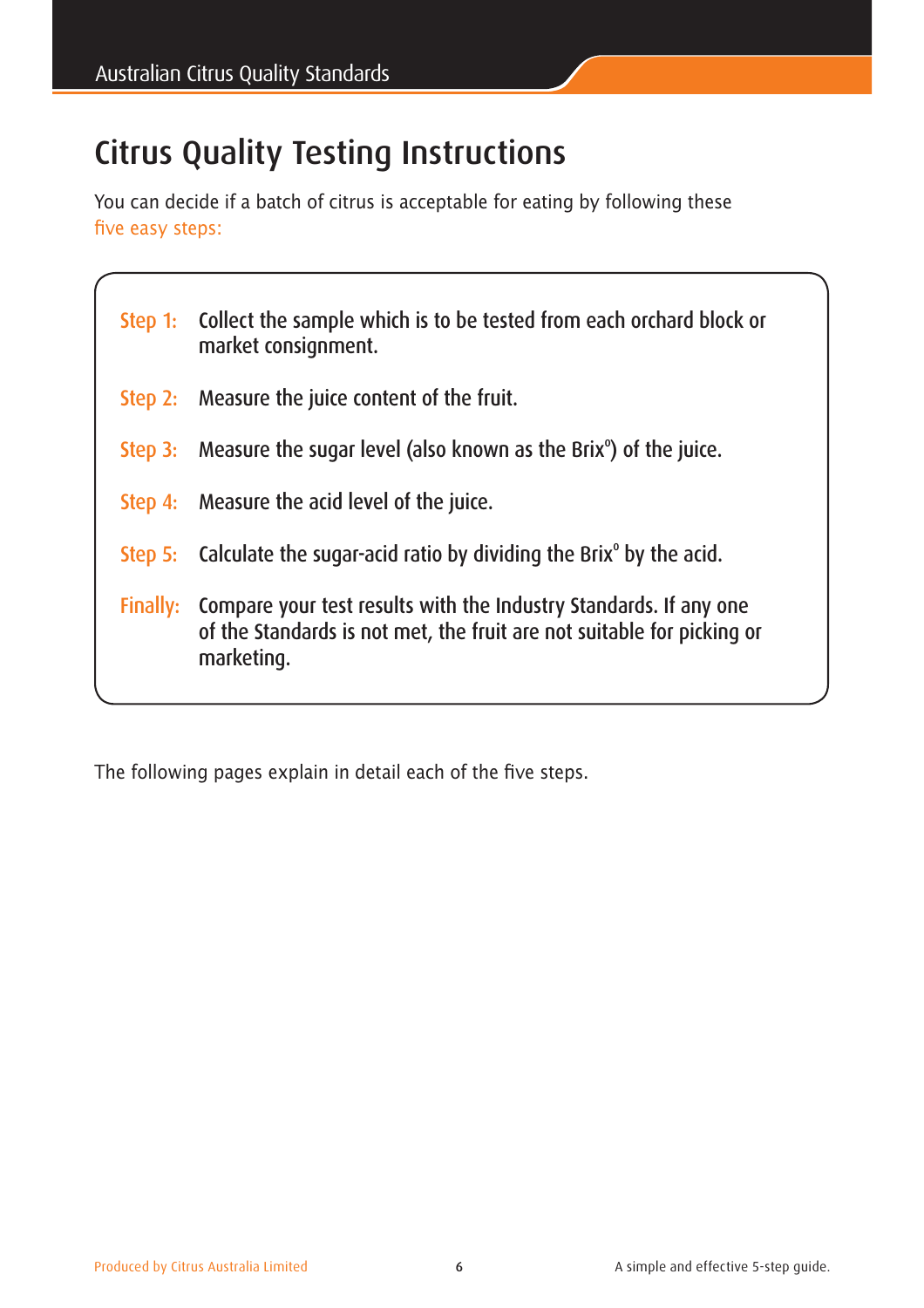# Step 1 > Collect a sample

You will need at least 10 pieces of fruit, however, the more fruit you test the greater the accuracy of your result. For smaller fruit such as mandarins, 20 pieces of fruit is preferable.

## Orchard samples

Your sample must be typical of what you are planning to pick.

For example, if you plan to **select pick,** then collect fruit of the same size and/or colour that you will be picking.

If you plan to **strip pick,** then collect an even mix of fruit of all the sizes and colours on the tree – be sure not to only pick the fruit that is most coloured!



In both cases, you must collect fruit from all sides of the trees as well as inside the canopy.

You must also collect fruit from at least 10 trees spread throughout the block.

Make sure all the fruit are sound, with no rots or rind punctures.

You will need separate samples from each block or patch if the variety, rootstock, tree age or soil type is different – because all these things will affect the taste of the fruit.

## Pack-house, Market and Distribution Centre samples

The sample must be typical of a whole consignment – do not collect all the fruit from just one carton.

When **checking a pallet,** take no more than two pieces of fruit from each carton – therefore you will need to collect fruit from at least five cartons. Preferably collect one fruit from each of 10 cartons.

If you are **checking a consignment of many pallets,** make sure you take fruit from each pallet, and from as many cartons as possible.

The golden rule is: spread it out as much as possible.

Make sure all the fruit you select are sound, with no rot or rind punctures.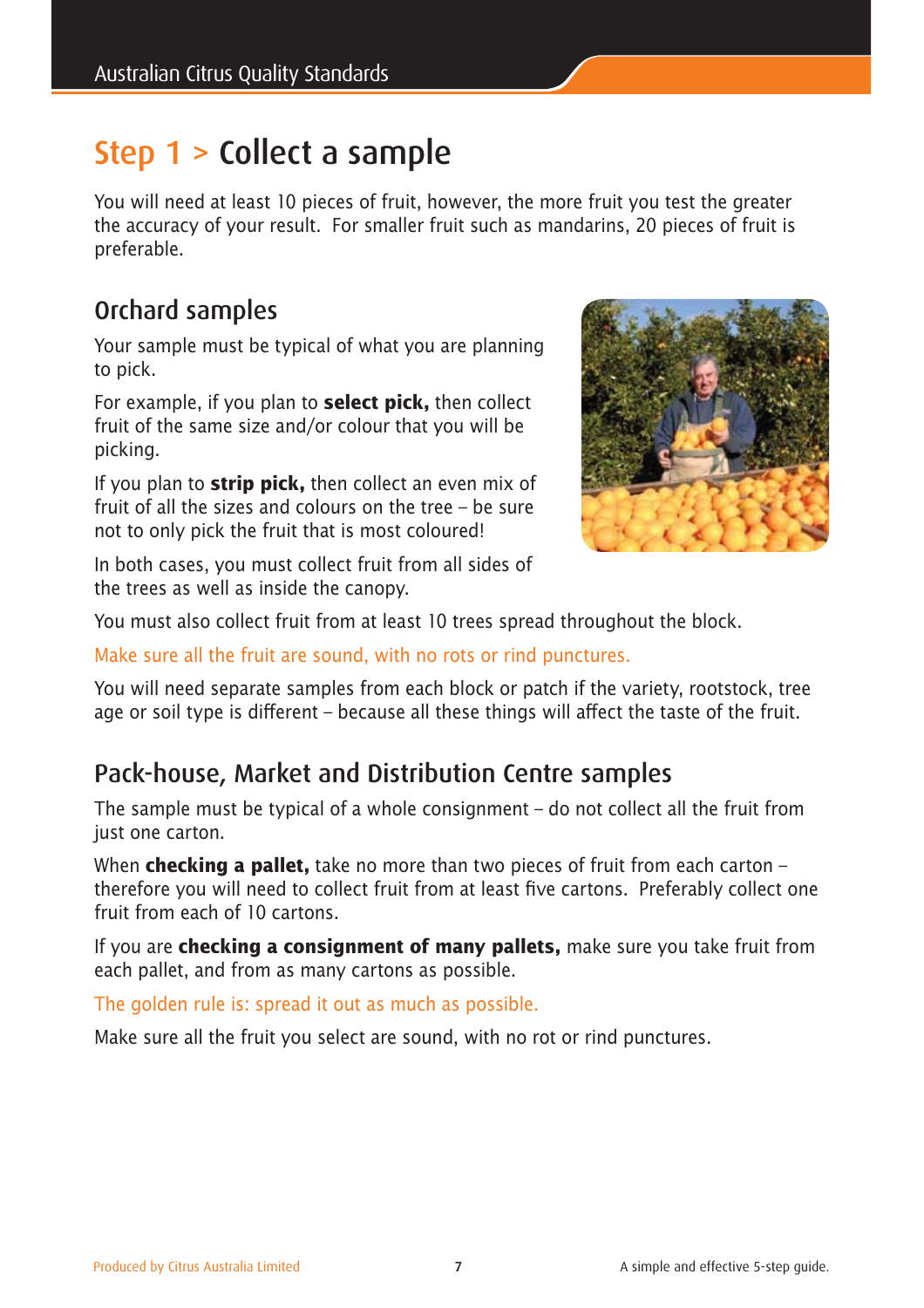# Step 2 > Measure the juice content

- 1. Place a clean tray on the scales and push the Tare or Zero button.
- 2. Place your fruit sample on the tray and record the weight, to the nearest gram (g).
- 3. Juice all the fruit using the ream juicer, push down evenly to remove all the juice.
- 4. Place a clean, dry jug or beaker on the scale and push the Tare or Zero button.
- 5. Pour the juice through a 1-2mm mesh sieve into the jug/beaker.
- 6. Record the juice weight, to the nearest g.
- 7. Divide the juice weight by the fruit weight and multiply this by 100 to get the juice percentage.

#### *Example calculation:*

Fruit weight  $= 600q$ Juice weight = 288g Juice weight  $\div$  Fruit weight  $x$  100 = percentage (%) juice 288 grams  $\div$  600g x 100 = 48% juice



*Weigh sample and record results. Tare or zero the scales when using a tray.*



*Sieve juice through a fine (1-2mm mesh) sieve before weighing.*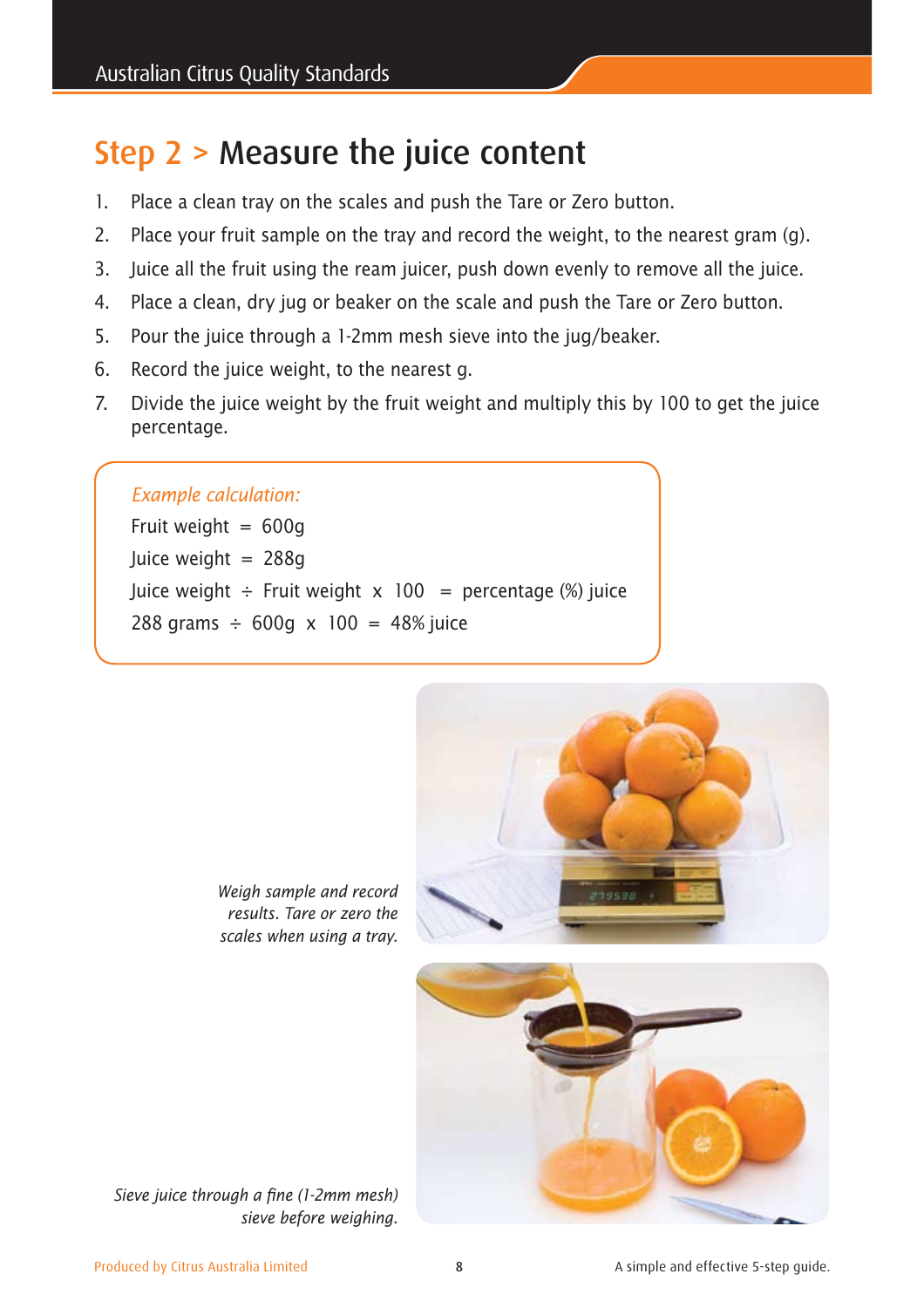# Step  $3 >$  Measure the Brix<sup>o</sup>

Use a refractometer to measure Brix<sup>o</sup>. There are two types:

- > Hand-held refractometers, which have a prism with a lid for holding the juice sample.
- > Digital refractometers, which have a well for holding the juice sample.

## Calibrating your refractometer

Always calibrate your refractometer at the start of the day, and then again after every 10 readings. To calibrate the refractometer:

- 1. Wipe the prism or well with distilled water and dry with a clean tissue.
- 2. Add a couple of drops of distilled or deionised water onto the prism/well.
- 3. Zero the refractometer and then wipe the prism/well dry with a tissue.
- 4. You are now ready to test your juice samples.

### Using a hand-held refractometer

- 1. First clean and dry the prism using distilled water and a clean tissue.
- 2. Place a couple of drops of the fresh juice onto the prism/well.
- 3. Look through the eyepiece while aiming the prism towards good light (not the sun).
- 4. Focus the eyepiece and take the reading where the base of the blue colour sits on the scale.



*Direct the refractometer to a good light source.*

5. Record the Brix $^{\circ}$  figure and then clean the prism with distilled water and a clean tissue.

## Using a digital refractometer

- 1. First clean and dry the well using distilled water and a clean tissue.
- 2. Place a couple of drops of the fresh juice onto the well.
- 3. Press the Start button and record the Brix $^{\circ}$ reading.
- 4. Clean the well with distilled water and a clean tissue.



*Digital refractometer.*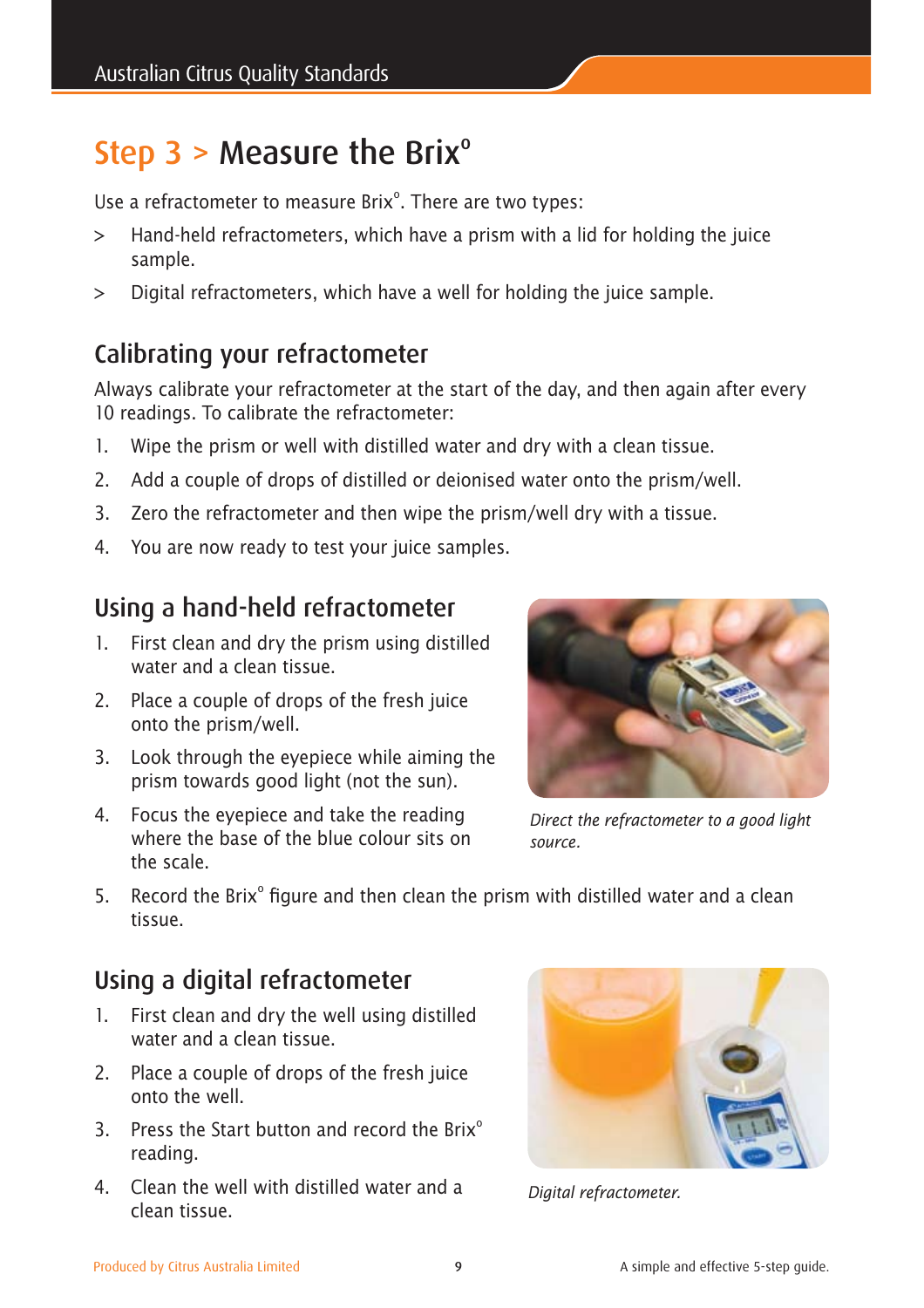# Step 4 > Measure the acid content

#### *CAUTION - Chemical handling*

*0.1% sodium hydroxide (NaOH) is a caustic substance and should be handled with care.* 

*PVC gloves and safety glasses should be worn when handling 0.1% sodium hydroxide.* 

*Keep containers tightly closed and store in a cool, well-ventilated area away from incompatible chemicals such as strong acids.*

- 1. As a safety precaution please wear safety glasses and gloves for this step.
- 2. Suck 10mL of juice into the pipette and release the juice into a clean conical flask.
- 3. Rinse the pipette immediately after releasing the juice.
- 4. Add three to four drops of phenolphthalein indicator to the conical flask and carefully swirl the mixture.
- 5. Squeeze the burette fill bottle, containing 0.1% sodium hydroxide (NaOH), to fill the burette.
- 6. Open the burette tap and allow a trickle of NaOH to run into an empty beaker. This is to get rid of any air in the burette spout.
- 7. Squeeze the burette fill bottle again until the NaOH level in the burette reads zero at the top of the scale.



*Auto-fill burette – simply squeeze the bottle to fill the burette.*

- 8. Hold the conical flask containing the juice mix under the burette and while swirling the flask slowly add the NaOH to the juice by opening the burette tap.
- 9. Keep swirling the flask while adding NaOH, until the mix just starts to turn pink.\*
- 10. As soon as the solution turns pink close the burette tap.
- 11. Look at the scale on the burette and record how much NaOH you have added to the flask.
- 12. Multiply the figure you have recorded by 0.064 to give you the acid level of your sample.

*\*SEE NOTE AND EXAMPLE CALCULATION ON FOLLOWING PAGE >*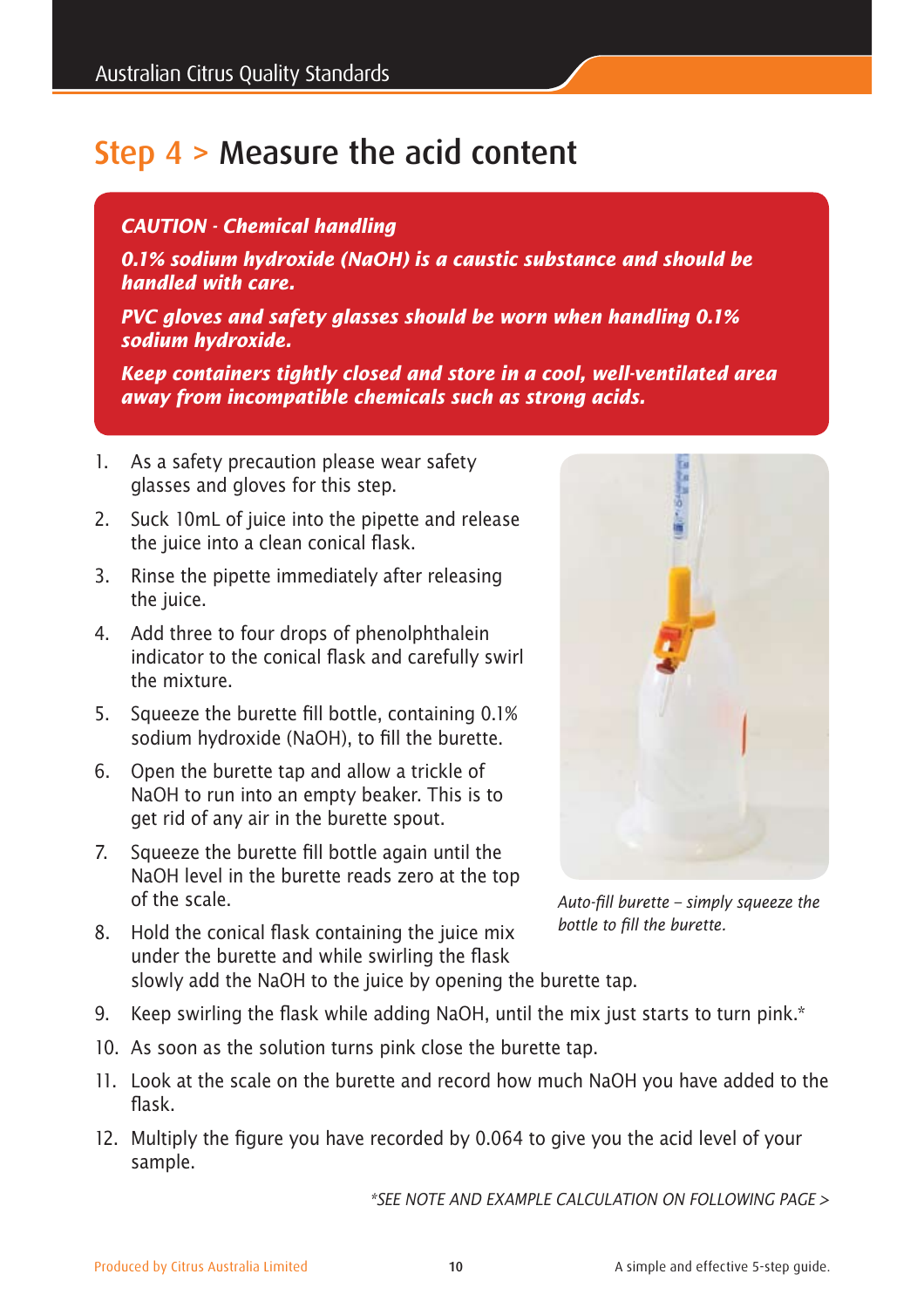# Step 4 > Measure the acid content (continued)

The first few times you do this procedure it may *be difficult to see the colour-change point. The juice mix will slowly lighten in colour, almost becoming clear and then change to a light green colour before turning pink. This is the point just before the end of the test and a few extra drops of the sodium hydroxide (NaOH ) will make the solution turn pink. The solution will change from a pink colour to a deep purple/orange if too much NaOH is added. If this happens empty the flask and start again.*

#### *Example calculation:*

Amount of NaOH x 0.064  $=$  acid percentage  $(\%)$ NaOH added  $= 24.2$ mL 24.2  $\times$  0.064 = 1.55 % acid



*Adding the 0.1% sodium hydroxide to the juice and phenolphthalein solution. Note the swirl of pink in the sample.*

# Step 5 > Calculate the sugar:acid ratio

Calculate the sugar-acid ratio by dividing the Brix $^{\circ}$  recorded in Step 3 by the acid percentage recorded in Step 4.

This will give you the number of parts of sugar to every one part of acid, which is the sugar-acid ratio of the sample.

## *Example calculation:*  Sugar concentration =  $15.2$  Brix<sup>o</sup> Acid percentage  $= 1.55 %$ Brix<sup>o</sup> ÷ Acid percentage = sugar: acid ratio 15.2  $\div$  1.55 = 9.8 : 1 sugar: acid ratio